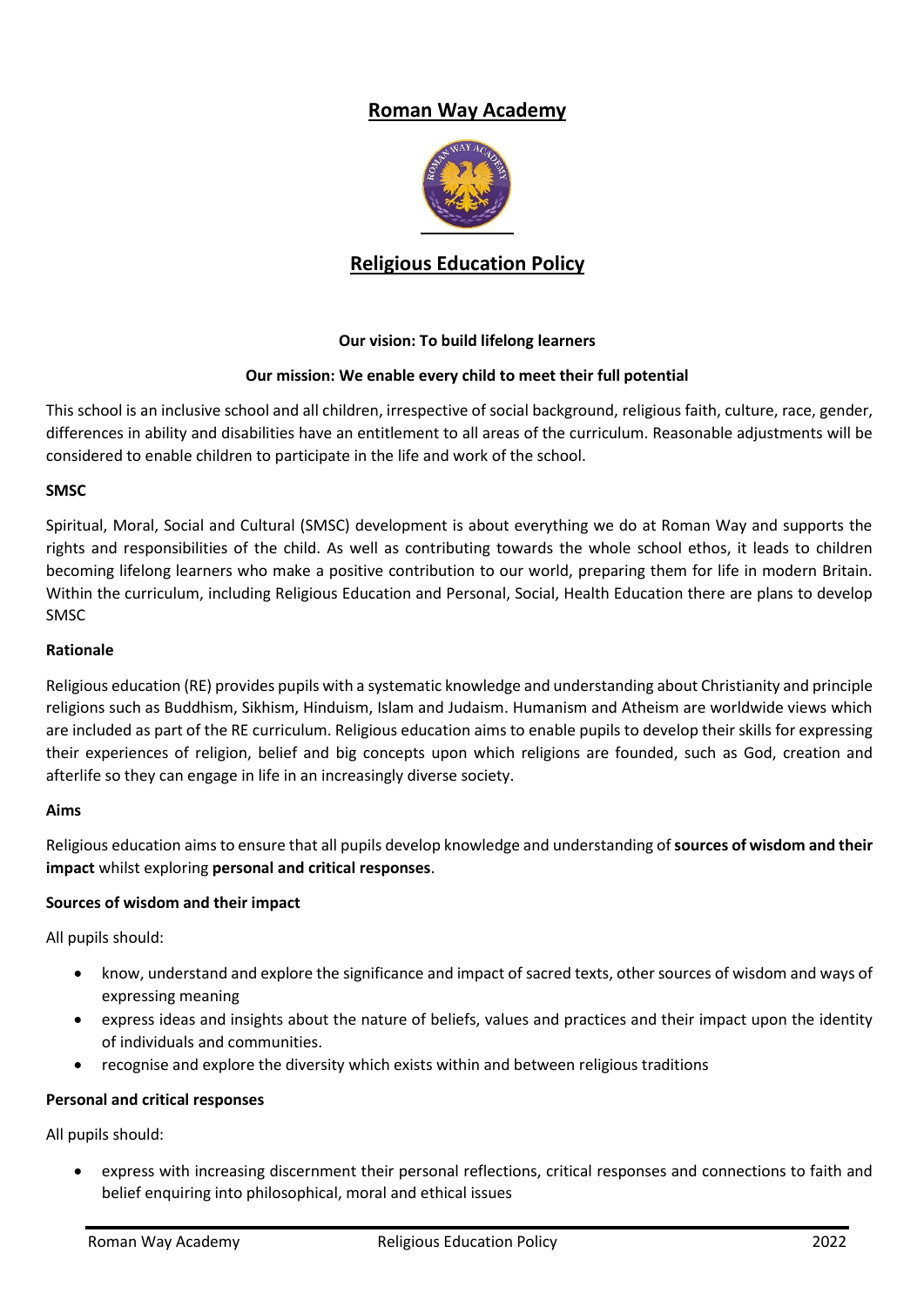- engage with the questions and answers offered by religions and worldviews concerning ultimate questions and human responsibility
- develop the skills required to engage with others in dialogue and to cooperate in society with respect and compassion.

## **Curriculum**

We plan our teaching and learning of religious education based on the Hertfordshire Agreed Syllabus of Religious Education (2017- now 2023). Religious education is taught at identifiable times in every year group in Key Stage 1 and 2. At Roman Way, we are flexible in our planning for religious education and wherever possible, include a creative or crosscurricular approach. A long term and medium-term plan will be devised by the subject lead in conjunction with the teaching colleagues in each key stage. In addition to the distinct curriculum time for religious education, we have whole school collective worship in the form of school assemblies. The programme of study sets out eight key areas listed below, which aim to enable pupils to develop knowledge and understanding of the key aims:

- Beliefs and practices
- Sources of wisdom
- Symbols and actions
- Prayer, worship, and reflection
- Identity and belonging to a family
- Ultimate questions
- Human responsibility and value
- Justice and fairness

## **Early Years Foundation Stage**

In Nursery and Reception, the curriculum promotes spiritual, moral, social and cultural development and religious education. Religious education is delivered flexibly according to the statutory requirements of EYFS. Children will encounter Christianity and religions and beliefs represented in the class, school or local community. The eight key areas of the study are delivered through the EYFS curriculum. Pupils will have opportunities to listen and respond to faith stories and explore some of the ways in which these faiths celebrate important festivals. Through communication and language development pupils are encouraged to talk about and share their ideas and experiences about their own or other faiths. Understanding of the world enables pupils to engage with artefacts, people and places and learn about key figures in their own lives.

## **Key Stage One**

In Key Stage One pupils follow a coherent and systematic study of the principal religion of Christianity and one other religion. Pupils may learn from other religions in thematic units or as a response to the religious make-up of our school and local community. Through the eight key areas, pupils recall and name different beliefs including festivals, worship, rituals and ways of life. Pupils learn to retell and suggest meanings to some stories of faith, whilst exploring sacred writings and recognising the traditions from which they evolve. Pupils recognise how and why symbols and actions express religious meaning and learn about similarities and differences between communities. Pupils respond and reflect on what communities do and gain an understanding of what prayer, worship and reflection means to a religious community. Through questioning, pupils explore how communities express their identity and belonging and how this affects their lives. Pupils have opportunities to visit local places of worship and invite religious leaders to come to school. Pupils learn how and why people show care and concern for humanity and the world. Pupils reflect on ideas about what is right and wrong and how spiritual and moral values influence the behaviour and choices of themselves.

## **Key Stage Two**

In Key Stage Two, pupils continue to study a coherent and systematic study Christianity, alongside the religion of Islam, Sikhism and Hinduism. Pupils may also learn from other religions and worldviews in thematic units. Through the eight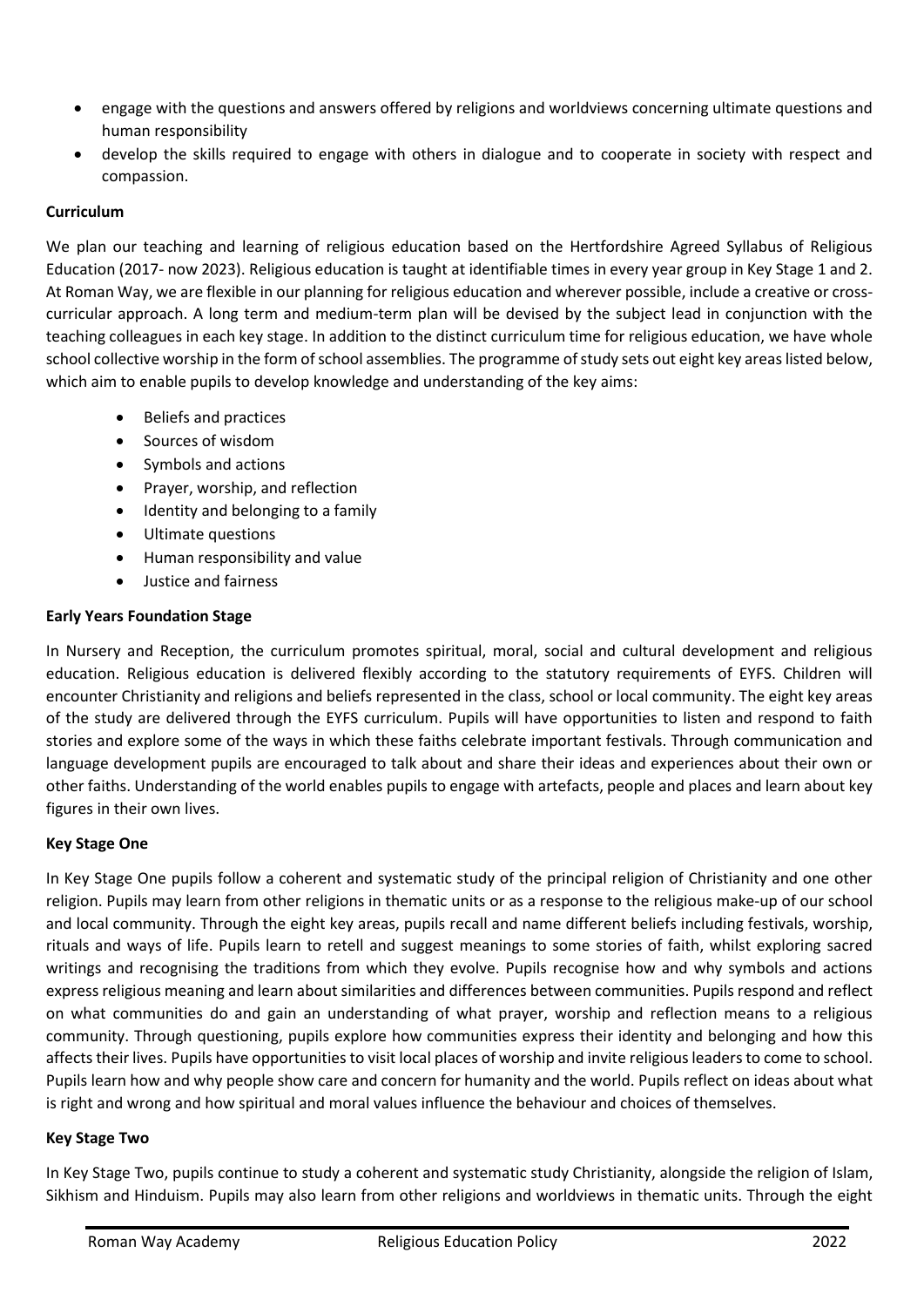key areas, pupils discover more about the significance of different features of the religion such as pilgrimage, worship and rituals which mark important points in life. Pupils learn to investigate, compare, interpret, and respond to religious stories, sacred writings and sources of wisdom and reflect on how beliefs and teaching impact on different communities. Pupils explore and describe a range of beliefs, practices and symbols. Pupils gain an understanding of how different faiths communicate their beliefs in different ways. Pupils examine the role of religious leadership and the value of belonging to a religious community. Views about belonging, meaning, purpose and truth are discussed through challenging 'ultimate' questions. Pupils learn about the ways in which diverse communities can live together. They discuss ethical questions, reflecting on ideas about right and wrong and what is just and fair.

## **Equal Opportunities**

We set high expectations and provide opportunities for all learners to achieve success in religious education regardless of culture, race, gender, ability or disability. Teachers will strive to overcome any potential barriers to learning for individuals and groups and respond to learners' diverse learning needs by planning approaches to teaching and learning in religious education so that all learners are given equal opportunities, set suitable challenges and can take part in lessons fully and effectively.

## **SEND**

At Roman Way, we are committed to giving pupils with SEND equal opportunities to take part in all aspects of the curriculum. Through careful planning and differentiation, we will break-down barriers to learning, promoting inclusion and progress for all. We will work in partnership with parents, carers and professionals to support every child in their learning. We will facilitate learning for all SEND pupils with the aim of building pupil independence and metacognition skills.

## **British Values**

At Roman Way, British Values are promoted through teaching and learning in RE as follows:

- democracy
- the rule of law
- individual liberty
- mutual respect
- tolerance of those with different faiths and beliefs.

Actively promoting the values means challenging opinions or behaviours in school that are contrary to British values. RE lessons should offer a structured and safe space during curriculum time for reflection, discussion, dialogue and debate. Excellent teaching of RE will enable pupils to learn to think for themselves about British values. In RE pupils learn the skills and develop attitudes that help protect themselves and others from harm throughout their lives.

The RE classroom must be a democratic classroom where all pupils have an equal right to be heard and democracy is modelled by the teacher and expected of every pupil. In RE pupils examine different codes for living and consider the value of the rule of law where all people are equal before the law. They consider questions about identity and belonging. Religion is a good case study of the balance between individual liberty and the greater good. RE can challenge pupils to be increasingly respectful and to celebrate diversity of different cultures, faiths and beliefs.

## **Monitoring and Evaluation**